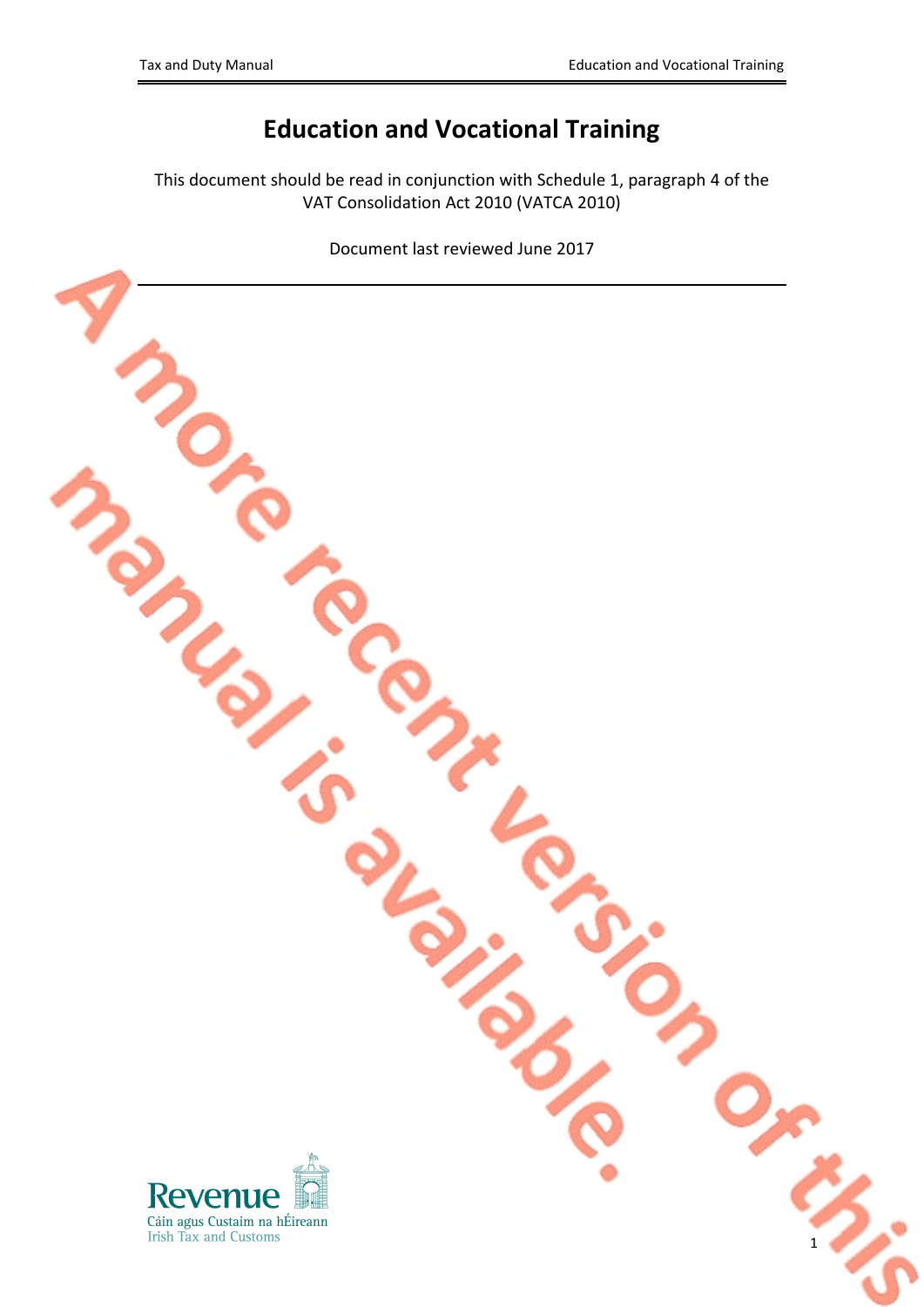## **Table of Contents**

| 2. VAT treatment of children's or young people's education                                                                                  |  |
|---------------------------------------------------------------------------------------------------------------------------------------------|--|
| 2.1. What does "children's or young people's education" and "school or                                                                      |  |
|                                                                                                                                             |  |
|                                                                                                                                             |  |
| 2.2.2. Provision of education to children of school going age by other                                                                      |  |
|                                                                                                                                             |  |
| 2.2.3. Provision of education or training services to and by an Education                                                                   |  |
|                                                                                                                                             |  |
| 2.2.5. Providers delivering courses leading to an award which is<br>recognised by the National Framework of Qualifications or validated by  |  |
| 2.2.6. Providers of courses leading to an award by an approved college<br>or by a body included on the Interim List of Eligible Programmes9 |  |
| 3. Private tuition                                                                                                                          |  |
| 4. Vocational training and retraining.<br>10                                                                                                |  |
| 4.1. Conditions to be met<br>10                                                                                                             |  |
| 4.2. Courses which are primarily of a recreational nature<br>.11                                                                            |  |
| 4.3. Personal development programmes<br>12                                                                                                  |  |
| 13                                                                                                                                          |  |
| 4.5. Vocational training providers post Finance Act 2015 13                                                                                 |  |
|                                                                                                                                             |  |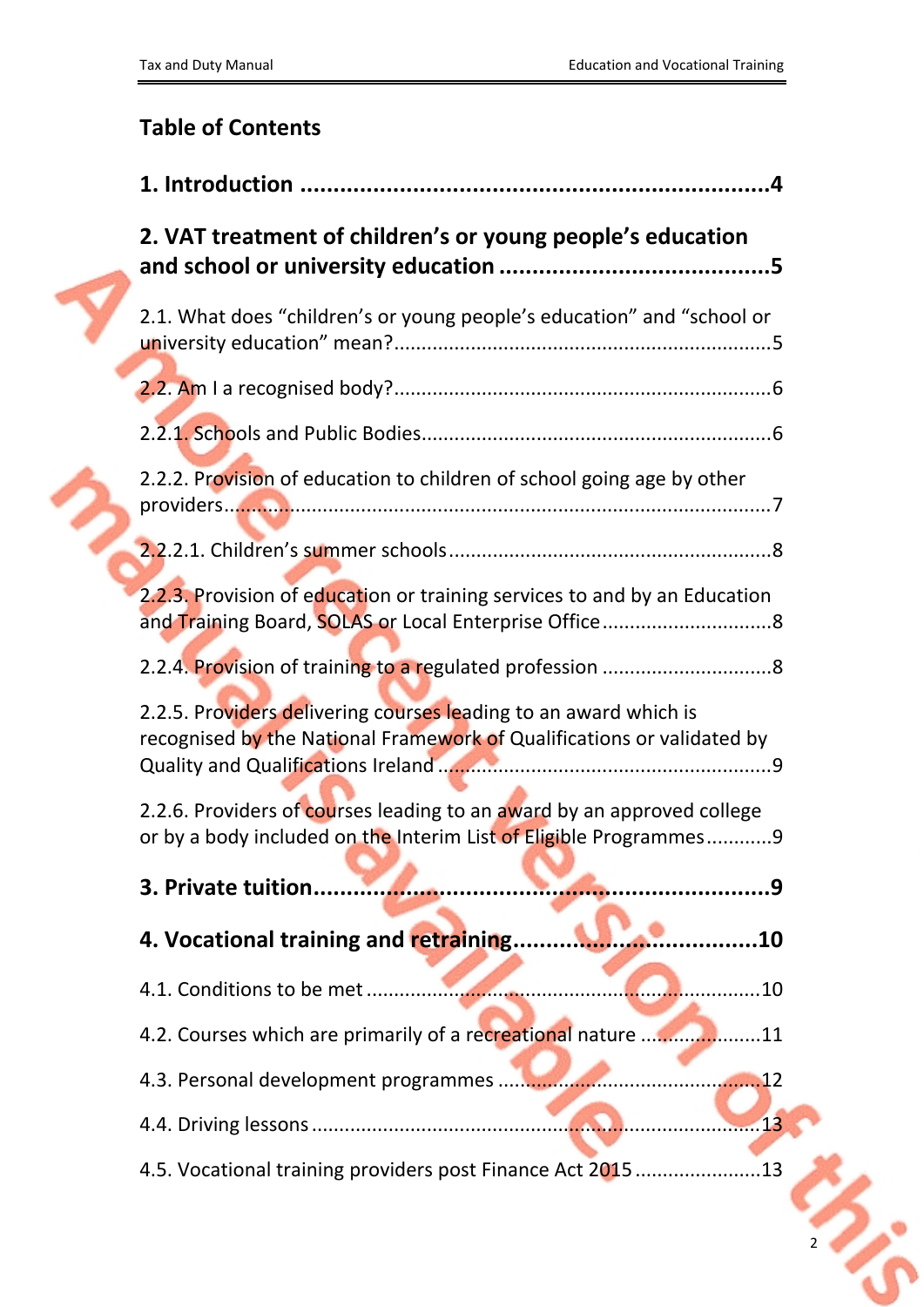| 5.1. The purpose of the conference is to provide education to<br>participants and the conference is organised and held by a recognised |
|----------------------------------------------------------------------------------------------------------------------------------------|
| 5.2. The purpose of the conference is to provide vocational training or                                                                |
| <b>6.</b> Activities not regarded as exempt education or vocational                                                                    |
|                                                                                                                                        |
|                                                                                                                                        |
|                                                                                                                                        |
| 6.3. Other professional services provided to an educational institute15                                                                |
| 7. Place of supply of education and vocational training15                                                                              |
| 7.1. Place of supply of education and vocational training delivered via                                                                |
|                                                                                                                                        |
| 8. Supplies of goods or services incidental to education16                                                                             |
| 9. Research services carried out by third level educational                                                                            |
|                                                                                                                                        |
|                                                                                                                                        |
|                                                                                                                                        |

**Principles** 

33

O<sub>m</sub>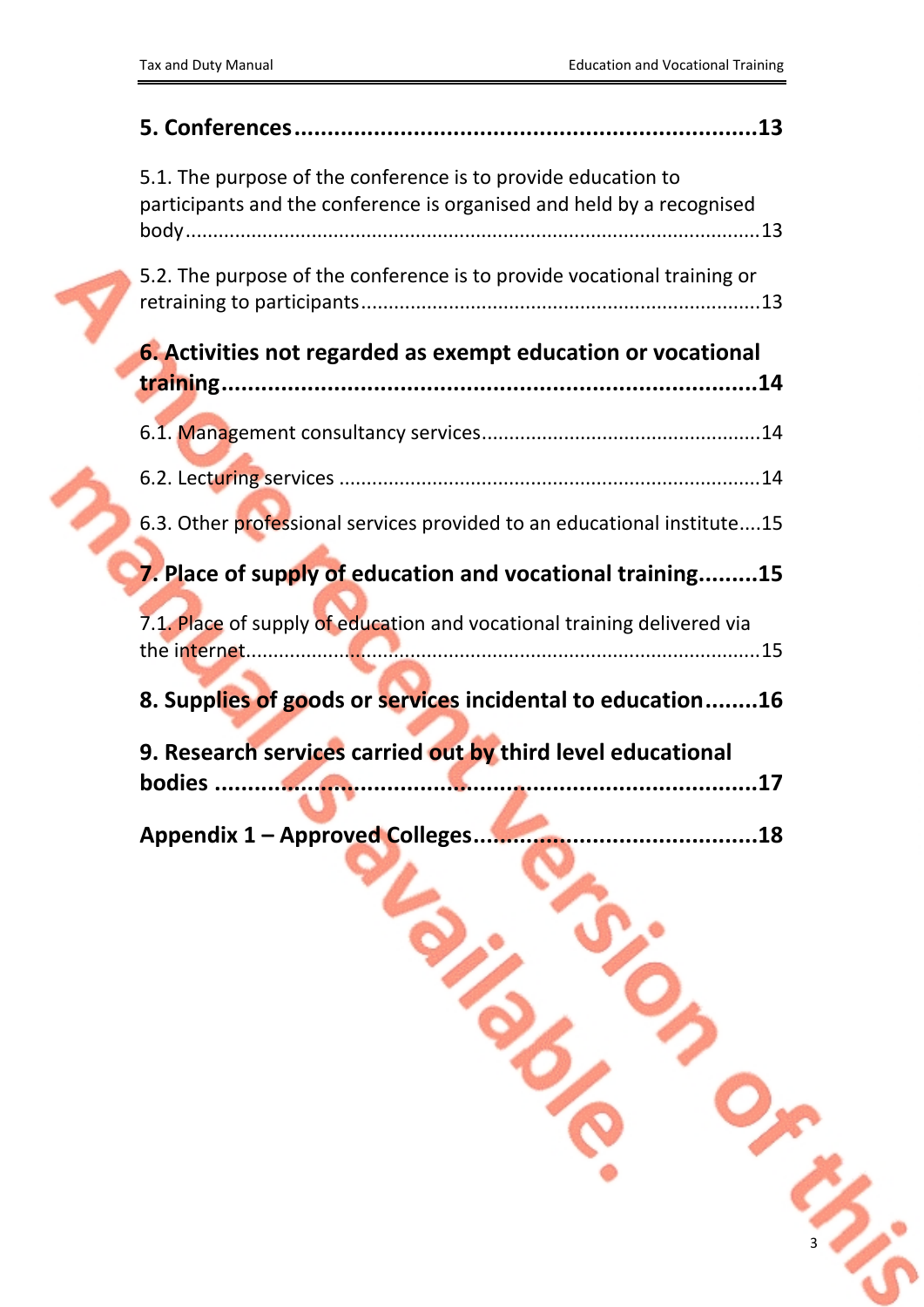## <span id="page-3-0"></span>**1. Introduction**

This Tax and Duty Manual sets out the VAT treatment applicable to education and vocational training and retraining services.

Section 54 of the Finance Act 2015 amended the VAT exemption that applies to education and vocational training. The amendment ensures Irish VAT legislation reflects judgments of the Court of Justice of the European Union. The amendment provides that VAT exemption applies to providers of children's or young people's education and school or university education where it is provided by a recognised body. Private tuition covering school or university education is similarly exempt from VAT. Vocational training and retraining services continue to be exempt from VAT where the conditions set out at paragraph 4.1 of this manual are met. Where a provider of vocational training or retraining meets each of these conditions the training is exempt from VAT.<sup>1</sup> Where education or vocational training is provided for no charge (e.g. non-fee paying school), the supply is outside the scope of VAT.

Where education or vocational training is provided for a charge, the supply will either be subject to VAT or exempt. While the majority of providers of education and vocational training continue to be exempt, a small number of providers no longer fall within the scope of the exemption. This manual will assist providers to establish if their supplies are exempt from VAT. Where the supply is not exempt, VAT is chargeable on the supply at the appropriate rate.

If an education or training provider has any doubt as to the taxable status of a particular activity, they should contact their local [Revenue](http://www.revenue.ie/en/contact-us/index.aspx) [District](http://www.revenue.ie/en/contact-us/index.aspx) for advice.

This Tax and Duty manual explains the VAT treatment of:

- Education services
- Private tuition
- Vocational training and retraining
- Conferences
- Activities not regarded as exempt education or vocational training
- Place of supply of education and vocational training
- Supplies of goods or services incidental to education
- Research services.

<sup>&</sup>lt;sup>1</sup> Where a provider of vocational training or retraining meets each of the conditions at paragraph 4.1 of this manual, there is no requirement that the provider must be a recognised body.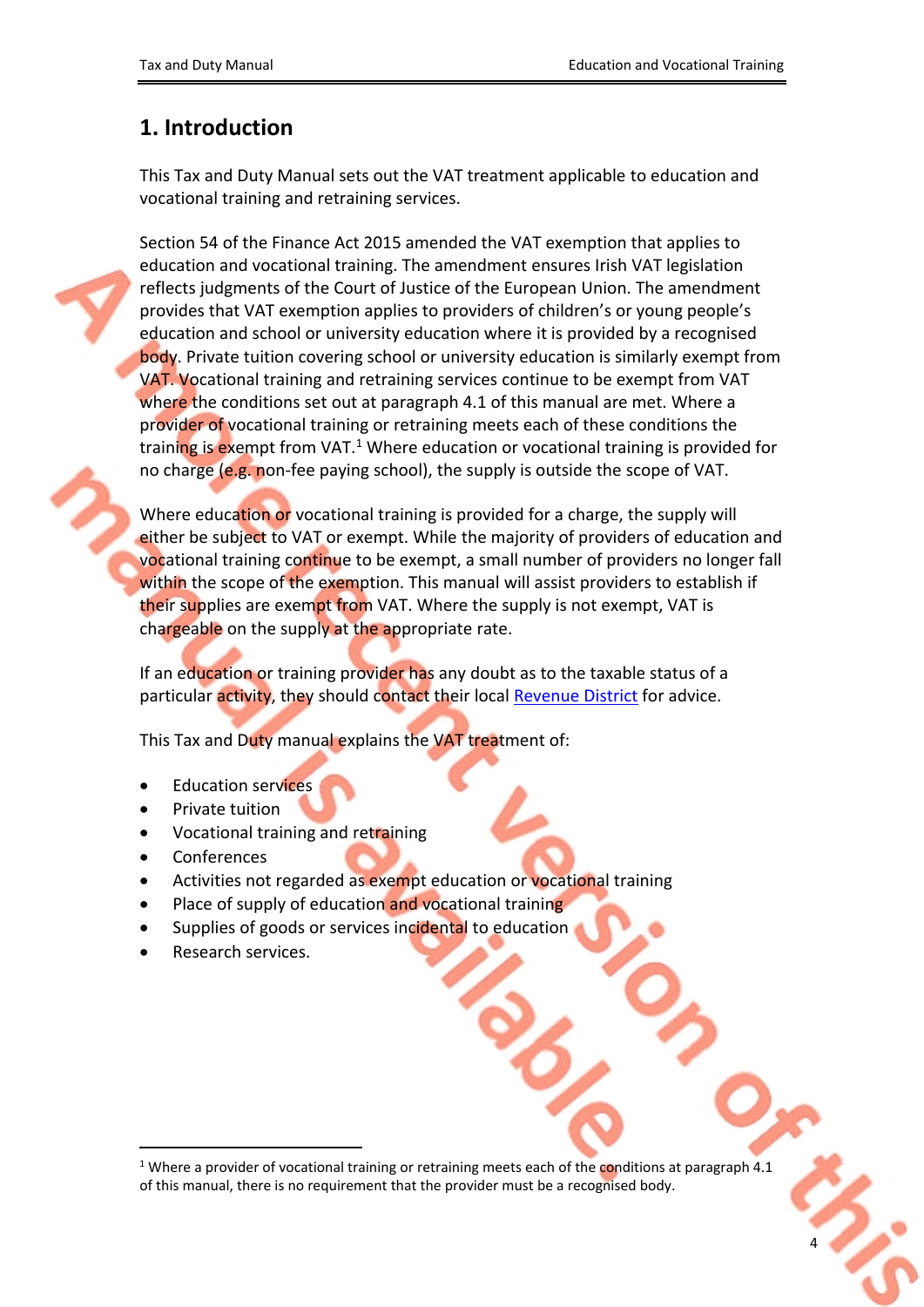# <span id="page-4-0"></span>**2. VAT treatment of children's or young people's education and school or university education**

The provision of children's or young people's education and school or university education is exempt from VAT where it is supplied by a recognised body. In circumstances where educational services are supplied by a body which is not a recognised body for the purposes of the VAT Act, the service will be subject to VAT at the appropriate rate.<sup>2</sup> Where recognised bodies provide services other than children's or young people's education and school or university education such services may be liable to VAT.

# <span id="page-4-1"></span>**2.1. What does "children's or young people's education" and "school or university education" mean?**

While the terms "children or young people's education" and "school or university education" are not defined in VAT legislation, it is Revenue's view that they refer to the education programmes followed by pupils and students pursuing the prescribed curriculum at pre-school, primary, second and third level institutions. In order for an activity to be characterised as "education" for the purposes of the exemption, it will be comprised of a combination of elements which will include a clear teacher / student relationship together with the organisational infrastructure to support the effective transfer of knowledge and skills between a teacher and student.<sup>3</sup>

#### **Example 1**

A third level institution which is a recognised body charges fees to students to undertake a Diploma in Business Studies. This activity can clearly be characterised as "education" and therefore the course fees are exempt from VAT.

Revenue recognise however that the concept of education is not limited only to education which leads to examinations for the purpose of obtaining qualifications, but includes other activities which are taught in schools or universities in order to develop students' knowledge and skills, provided that those activities are not purely recreational.

#### **Example 2**

A third level institution which is a recognised body delivers an evening course on English Literature one evening per week over a period of ten weeks. The subject matter of the course is one which is generally taught in schools or universities to develop students' knowledge and skills. The course fee is therefore exempt from VAT.



<sup>2</sup> Paragraph 4(3) of Schedule 1 of the VAT Consolidation Act 2010, as amended.

<sup>3</sup> Case C-434/05 - Horizon College v Staatssecretaris van Financiën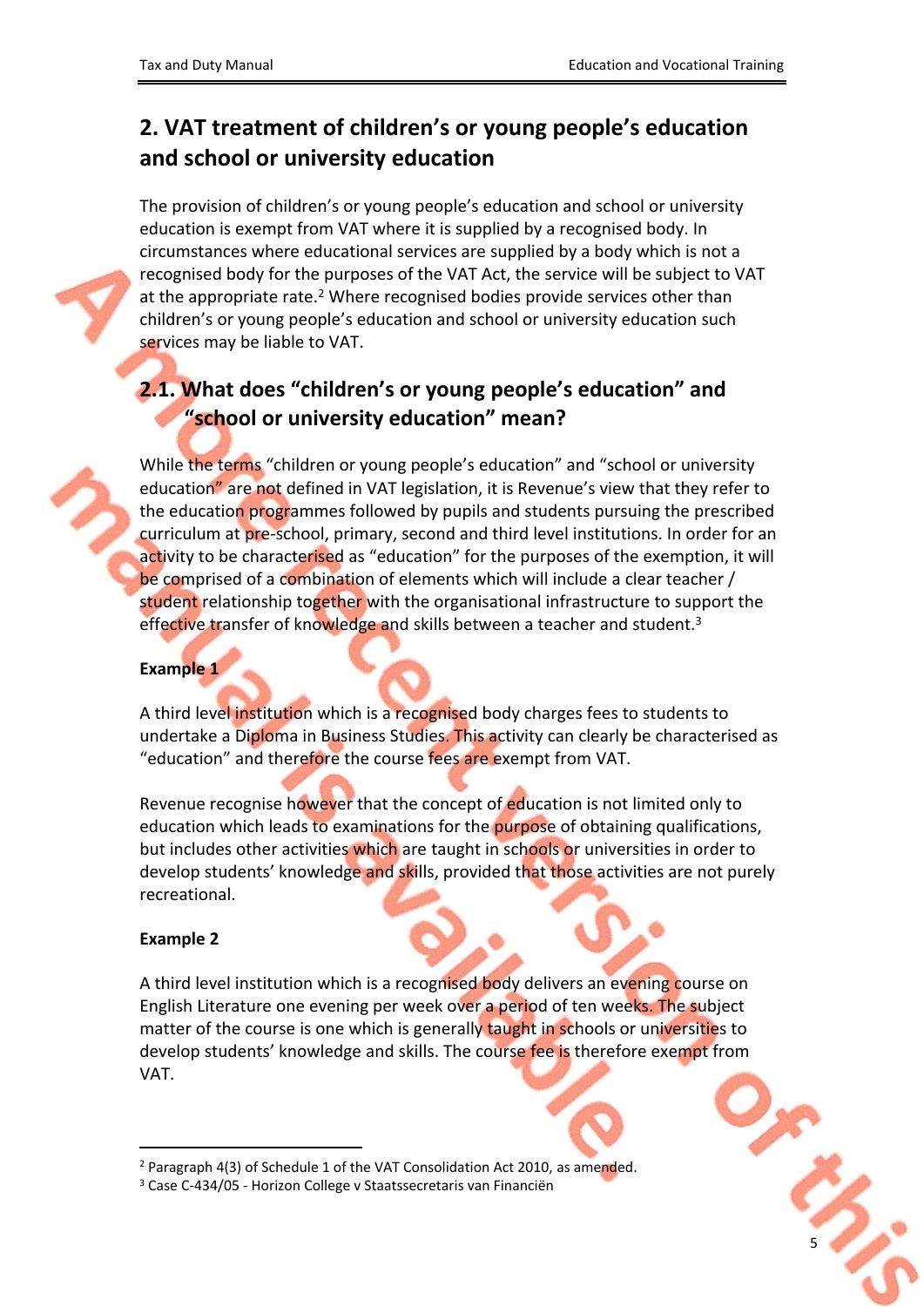### **Example 3**

In addition to providing education to students, a recognised body offers weekly yoga classes where students can practice yoga. Yoga classes are not consistent with the education programmes followed by students pursuing the prescribed curriculum at school or third level. The practice of yoga is not "education" as that term is understood for the purposes of the VAT exemption. Therefore, the yoga class fees are subject to VAT at the appropriate rate.

## <span id="page-5-0"></span>**2.2. Am I a recognised body?**

A recognised body is one of the following:

- A public body.
- A school recognised by the Minister for Education and Skills.
- A provider to which an Education and Training Board has outsourced the provision of education.
- A training provider to which SOLAS has outsourced the provision of education.
- A provider of training for initial or continued access to a regulated profession within the meaning of the Recognition of Professional Qualifications (Directive 2005/36/EC) Regulations 2008 (S.I. No. 139 of 2008).
- A provider of a course leading to an award recognised on the National Framework of Qualifications.
- A provider of a course which is currently listed on the Interim List of Eligible Providers.
- A provider of a course leading to an award by an institution which is an approved college for the purposes of claiming tax relief for tuition fees.
- A provider of a course which is validated by Quality and Qualifications Ireland.
- A body providing education to children of school going age which is equivalent to a curriculum prescribed by the Minister for Education and Skills for early childhood education, primary or post-primary schools.

## <span id="page-5-1"></span>**2.2.1. Schools and Public Bodies**

Public bodies and qualifying schools are recognised bodies for the purposes of the VAT Act.<sup>4</sup> This means the provision of education by qualifying schools and public bodies is exempt from VAT, regardless of the age of the student.

### **Qualifying Schools**

Primary and secondary schools recognised by the Minister for Education and Skills qualify as a recognised body. A list of qualifying [schools](http://www.education.ie/en/find-a-school) is available on the Department of Education website. Revenue also regard pre-schools as recognised bodies and therefore pre-school fees are exempt from VAT.

<sup>&</sup>lt;sup>4</sup> Paragraph  $4(3)(b)(i)$  &  $(ii)(l)$  of Schedule 1 of the VAT Consolidation Act 2010, as amended.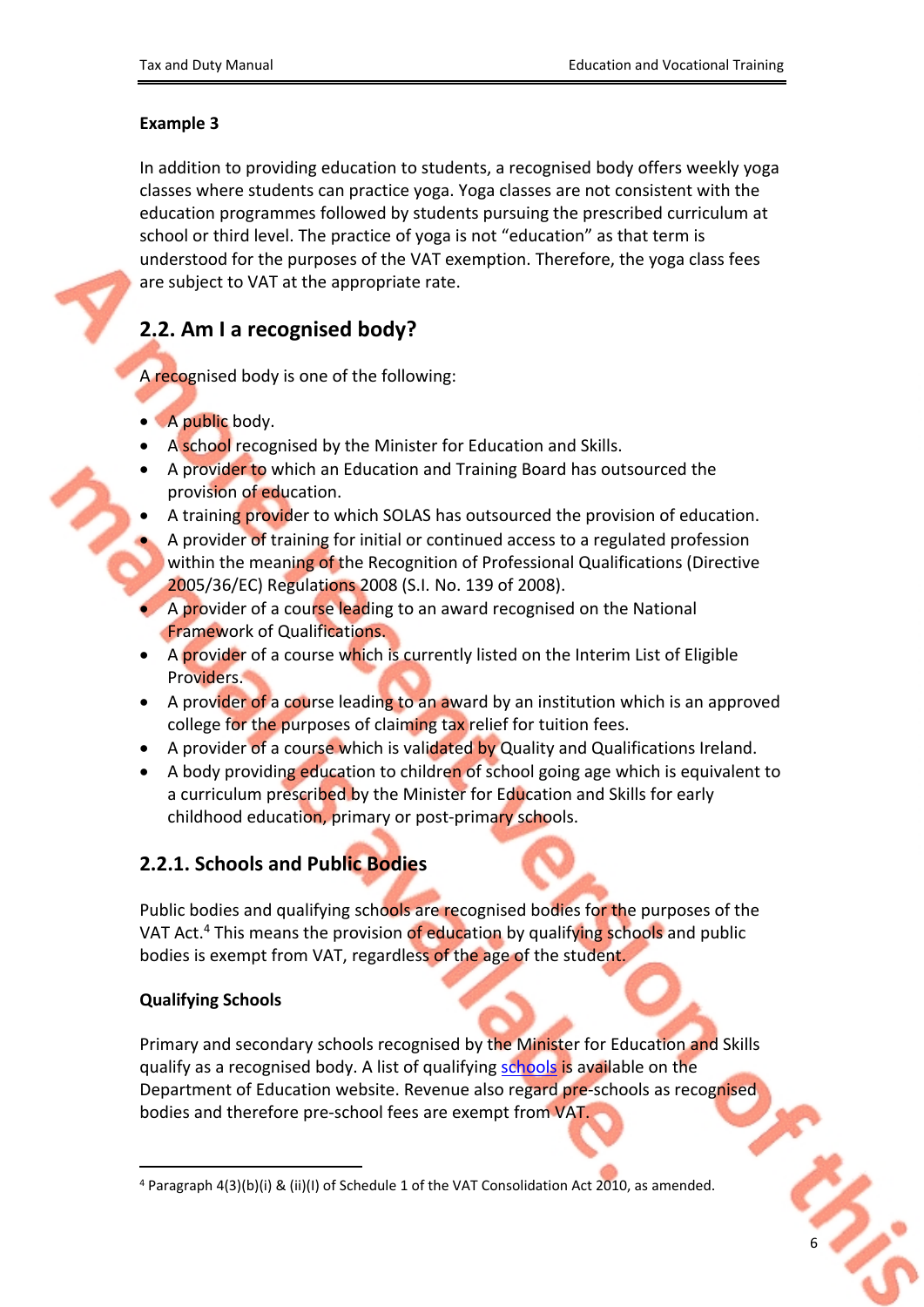7

#### **Public Bodies**

A public body which includes a [Department](http://www.citizensinformation.ie/en/government_in_ireland/government_departments/departments_of_state.html) [of](http://www.citizensinformation.ie/en/government_in_ireland/government_departments/departments_of_state.html) [State](http://www.citizensinformation.ie/en/government_in_ireland/government_departments/departments_of_state.html), a [local](http://www.lgcsb.ie/en/irish-local-government) [authority](http://www.lgcsb.ie/en/irish-local-government) or a body established by any enactment is a recognised body for the purposes of applying the VAT exemption to their supplies of education.

## <span id="page-6-0"></span>**2.2.2. Provision of education to children of school going age by other providers**

An education provider who provides education to children of school going age which is equivalent to the early childhood curriculum or the curriculum provided by primary and post primary schools is a recognised body. In Revenue's view, children of school-going age includes persons up to the age of 18 years.

While the education may be delivered outside the school environment or outside of school hours, its aim must be to supplement the education programme that the pupil is currently undertaking at pre-school, primary or post primary school. As a general rule, the provider must be able to demonstrate that it is delivering the education to school-going children while they are contemporaneously following that education programme in school. In all cases the education must be of a standard and nature akin to that prescribed on either the early childhood curriculum or the curriculum provided by primary and post primary schools.

#### **Example 4**

A provider is supplying swimming lessons to primary school children that meet the requirements of the curriculum for primary schools, as set out by the Department of Education and Skills. Where the provider can demonstrate that the swimming lessons supplement the education programme the pupils are currently undertaking at school and the lessons form part of the curriculum, the swimming lessons are exempt from VAT. It is important to note that the exemption only applies to children's swimming lessons where the conditions set out above are met. Exemption does not apply to adult swimming lessons.

Other sports activities which supplement the physical education programme the pupils are currently undertaking at school such as gymnastics are exempt from VAT where the above conditions are met.

#### **Example 5**

A music teaching school provides music lessons to a post primary student that meet the requirement of the Junior Certificate curriculum, as set out by the Department of Education and Skills. Where the provider can demonstrate that the music lessons supplement the education programme the pupil is currently undertaking at school and the lessons form part of the curriculum, the music lessons are exempt from VAT.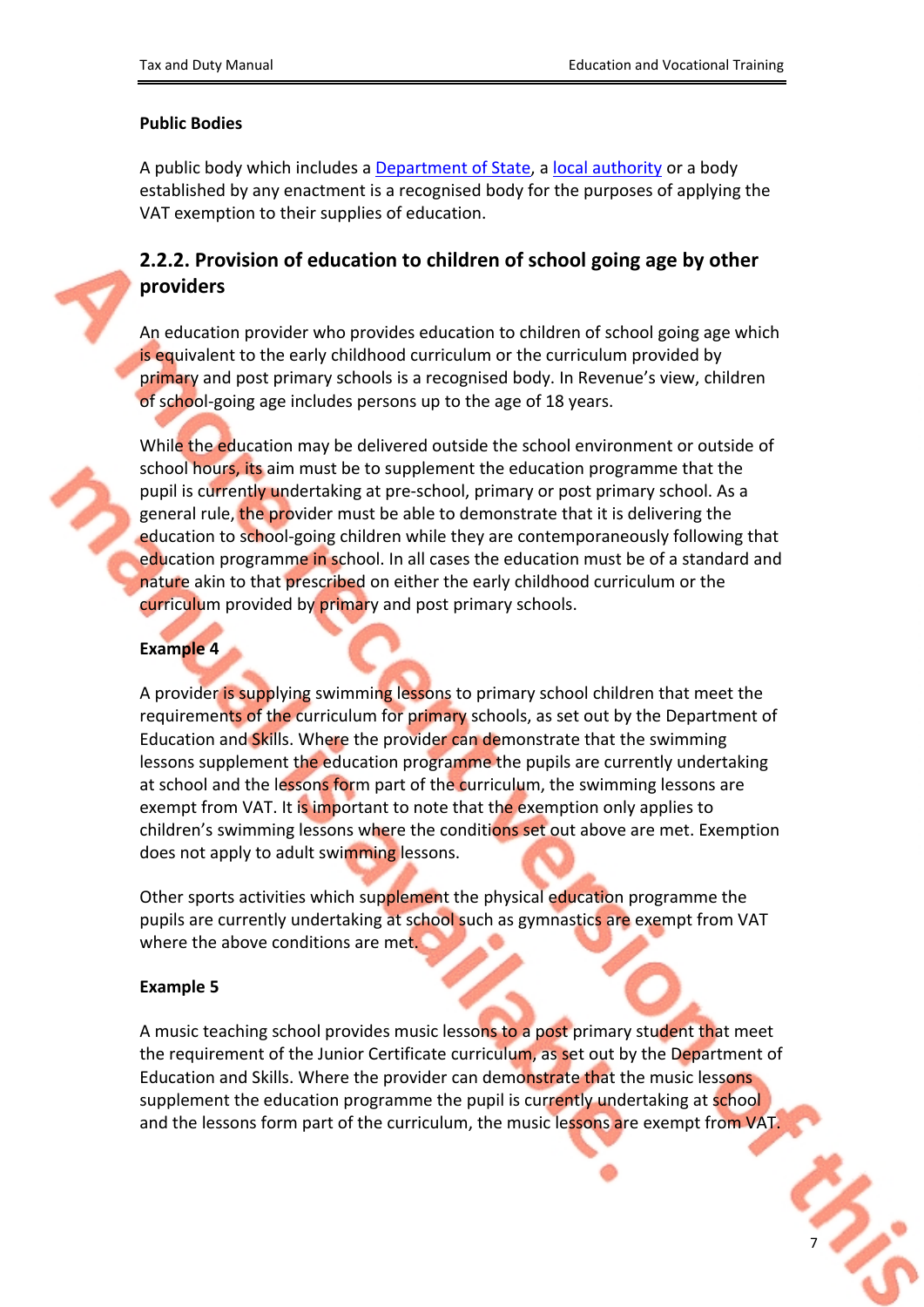It is important to note that the exemption only applies to lessons which are provided to children of school going age. This provision does not extend to adult lessons.

#### <span id="page-7-0"></span>**2.2.2.1. Children's summer schools**

The fees charged by a children's summer school are exempt from VAT where the provider delivers a structured learning programme of an academic, artistic or sporting nature which supplements the education programme students are undertaking at school. The tuition must be given by personnel with the appropriate qualifications or experience.

### **Example 6**

A provider runs a summer programme which teaches children about science, design and technology. As the programme clearly supplements the education programme the children are currently undertaking at school, the fees are exempt from VAT.

#### **Example 7**

A provider runs a summer programme which teaches children basketball. As the programme supplements the education programme the children are currently undertaking at school, the fees are exempt from VAT.

### <span id="page-7-1"></span>**2.2.3. Provision of education or training services to and by an Education and Training Board, SOLAS or Local Enterprise Office**

Where an Education and Training Board (ETB), SOLAS or a Local Enterprise Office (LEO) provides education or vocational training, these services are exempt from VAT.

Where an education or training provider receives money from an ETB or SOLAS for the purpose of delivering education or training, those educational services qualify for the education exemption. This provision is also extended to Local Enterprise Offices.

### <span id="page-7-2"></span>**2.2.4. Provision of training to a regulated profession**

An education provider who provides training for initial or continued access to a regulated profession in the State is a recognised body. A complete list of regulated professions in Ireland can be accessed through the European Commission's [database.](http://ec.europa.eu/growth/tools-databases/regprof/index.cfm?action=regprofs&id_country=7&quid=1&mode=asc&pagenum=1&maxrows=15#top)

Training for "initial access" means education and training which is designed and tailored to the pursuit of a regulated profession. Training for "continued access" means continuing education and training which ensures that participants are kept abreast of professional developments in the regulated profession.

Where there is doubt as to whether a training provider qualifies as a recognised body in this category, it will be the provider's responsibility to show that their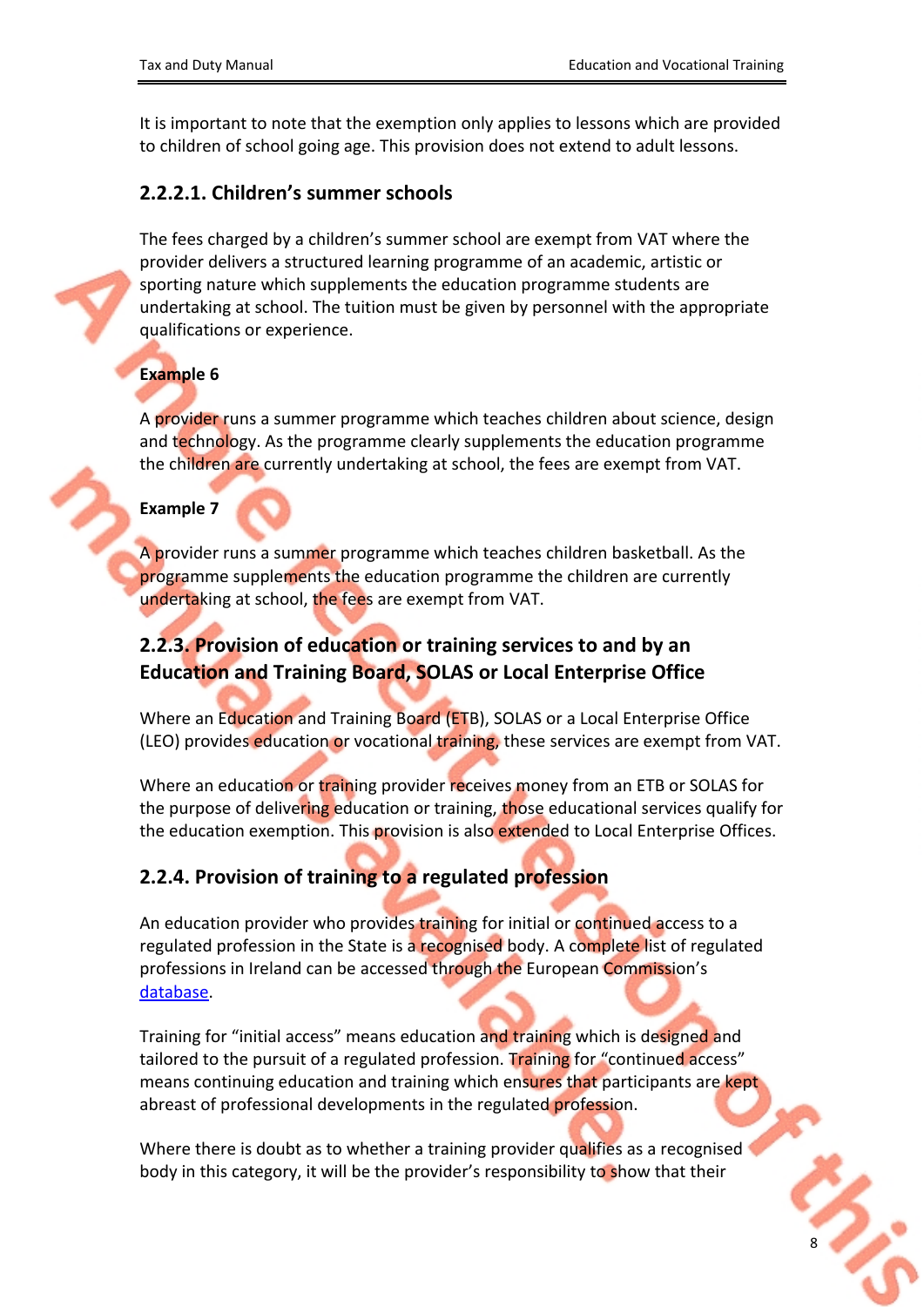9

training is recognised by the relevant designated authority for the regulated profession.

## <span id="page-8-0"></span>**2.2.5. Providers delivering courses leading to an award which is recognised by the National Framework of Qualifications or validated by Quality and Qualifications Ireland**

An education or training provider who delivers a course which leads to an award which is formally recognised on the National Framework of Qualifications by Quality and Qualifications Ireland (QQI) is a recognised body.

Similarly, an education or training provider who provides a course which is formally validated by [QQI](http://qsearch.qqi.ie/WebPart/Search?searchtype=providers) qualifies as a recognised body.

The provision of education by these providers is exempt from VAT.

### <span id="page-8-1"></span>**2.2.6. Providers of courses leading to an award by an approved college or by a body included on the Interim List of Eligible Programmes**

Where a body is providing education which leads to an award by an [approved](http://www.revenue.ie/en/personal-tax-credits-reliefs-and-exemptions/education/tuition-fees-paid-for-third-level-education/approved-colleges-and-courses.aspx) [college](http://www.revenue.ie/en/personal-tax-credits-reliefs-and-exemptions/education/tuition-fees-paid-for-third-level-education/approved-colleges-and-courses.aspx), that body is a recognised body and the VAT exemption applies to their educational services. A list of approved colleges is set out at [Appendix](#page-17-0) [1](#page-17-0).

The provision of a programme listed on the [Interim](http://www.inis.gov.ie/en/INIS/Pages/Interim%20List%20of%20Eligible%20Programmes%20-%20ILEP) [List](http://www.inis.gov.ie/en/INIS/Pages/Interim%20List%20of%20Eligible%20Programmes%20-%20ILEP) [of](http://www.inis.gov.ie/en/INIS/Pages/Interim%20List%20of%20Eligible%20Programmes%20-%20ILEP) [Eligible](http://www.inis.gov.ie/en/INIS/Pages/Interim%20List%20of%20Eligible%20Programmes%20-%20ILEP) [Programmes](http://www.inis.gov.ie/en/INIS/Pages/Interim%20List%20of%20Eligible%20Programmes%20-%20ILEP) is VAT exempt. The list, which is published by the Minster of Justice and Equality, consists of Irish accredited higher education courses, certain professional programmes and English language programmes.

## <span id="page-8-2"></span>**3. Private tuition**

Private tuition given by teachers or instructors is exempt from VAT where it covers school or university education. This means that where tuition is provided by an independent instructor or teacher (i.e. sole proprietor providing tuition on their own account and at their own risk) these activities are exempt from VAT. The subject taught must be one taught regularly in schools or universities.

#### **Example 8**

A teacher provides math grinds to a student on a one to one basis or to a group outside of school hours. As the teacher is providing the tuition on his/her own account and at his/her own risk, and the subject is one which is typically covered in school or university, the lessons are exempt from VAT.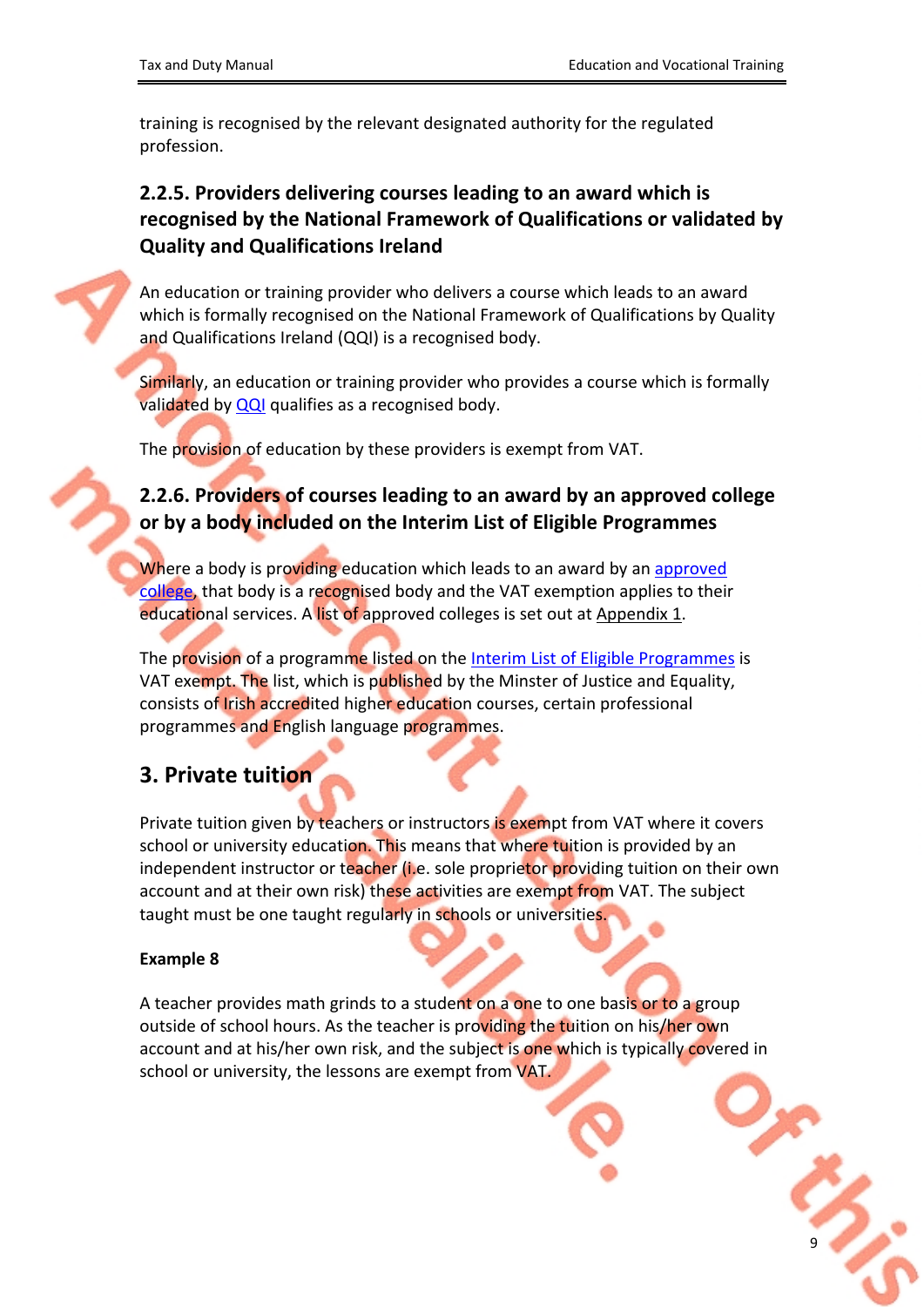## <span id="page-9-0"></span>**4. Vocational training and retraining**

Vocational training or retraining is defined as "*instruction relating directly to a trade or profession as well as any instruction aimed at acquiring or updating knowledge for vocational purposes*".<sup>5</sup>

Vocational training and retraining encompasses any training relating directly to a trade or profession given to a person in order to improve their ability to carry out their work or to prepare trainees for future employment, regardless of the duration of the course.

## <span id="page-9-1"></span>**4.1. Conditions to be met**

In order for training or retraining to be exempt from VAT, each of the conditions set out below must be met:

- It must be vocational in nature; that is, it must be directed towards an occupation and its associated skills.
- It must be provided to improve the vocational rather than the personal skills of the trainee.
- The vocational skills that the trainee acquires can be transferable from one employment to another, or to self-employment.
- The training will generally be provided by means of a structured programme, have concise aims, objectives and clear anticipated outcomes.
- There should be a clear trainee/trainer relationship between the student and the teacher or instructor.

Where any of the above conditions are not met or the course is primarily directed towards personal development or undertaken for recreational purposes, the course will be subject to VAT at the appropriate rate.

#### **Example 9**

A cookery school delivers training to trainee chefs seeking to acquire the culinary techniques and skills necessary to become professional chefs. On completion of the course, the trainee has the requisite skills and qualifications to undertake employment as a professional chef in the hospitality industry. As the delivered training prepares trainees for future employment and is directly related to a profession or trade, the training course is exempt from VAT.

Similarly, where a cookery school delivers a structured training course designed to further enhance the culinary techniques and skills of professional chefs; this course is exempt from VAT. This is because the course seeks to improve the vocational skills of the trainee.

<sup>5</sup> Article 44 of Council Implementing Regulation of 15 March 2011 (282/2011/EU)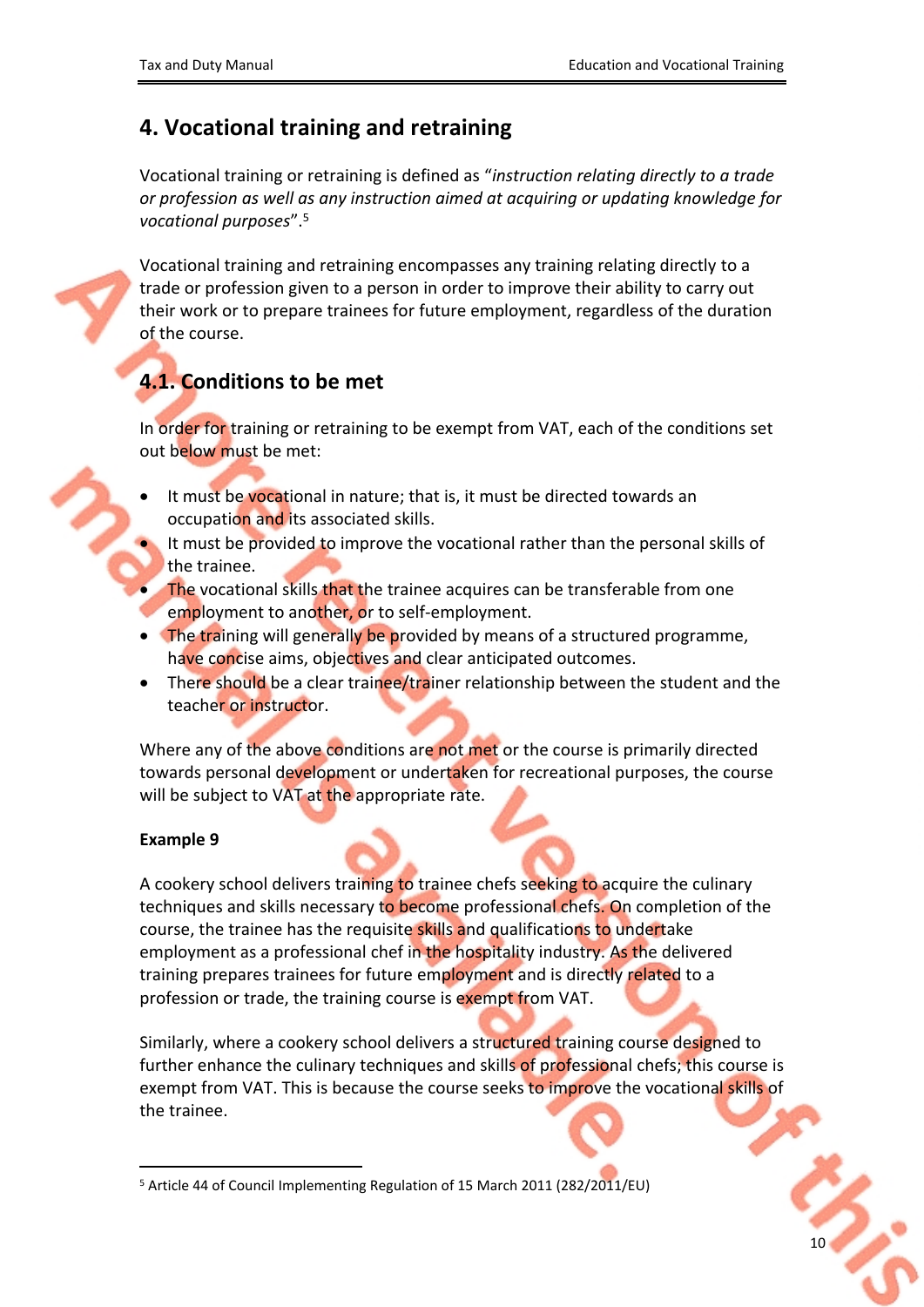#### **Example 10**

A payroll specialist provides training to payroll operators in a company. The training covers, for example, all of the essential rules in the operation of PAYE, PRSI and the USC. As the course seeks to improve the vocational skills of the trainee, this course is exempt from VAT.

However, if it were the case that a payroll specialist provided advice to the company on how the company could increase the output of the payroll department, this service would not be regarded as vocational training. Such a service is provided for the sole benefit of the employer, rather than to improve the vocational skills of employees.

#### **Example 11**

A provider delivers training on anti-money laundering legislation to employees in a financial services firm. The training will familiarise employees with the provisions contained in anti-money laundering legislation. As the training is directed at improving the vocational skills of the trainees, the course is exempt from VAT.

However, if the provider were to advise a financial services firm on the appropriate anti-money laundering controls it should have in place to comply with legislative requirements, such a service would not come within the scope of the exemption. Such a service is provided for the sole benefit of the employer and does not improve the vocational skills of employees. The service is therefore taxable at the appropriate rate.

#### **Example 12**

A computer software company supplies, installs and provides training in the use of a software package. In such circumstances, the provision of the software is regarded as constituting the principal supply, while the training is regarded as an ancillary supply. The training shares the tax treatment of the principal supply and is therefore taxable at the appropriate rate.

Where an instructor is contracted solely to provide trainees with the knowledge and skill to use a recently installed software programme the training is exempt from VAT. This is because the training improves the ability of trainees to carry out their work and the skills acquired can be transferred from one employment to another.

### <span id="page-10-0"></span>**4.2. Courses which are primarily of a recreational nature**

Courses or training programmes which are primarily undertaken for recreational purposes do not come within the scope of the exemption. A course which is primarily for recreational purposes is undertaken for the enjoyment and satisfaction of the participants rather than for developing skills and knowledge which will assist the participant in their trade or profession.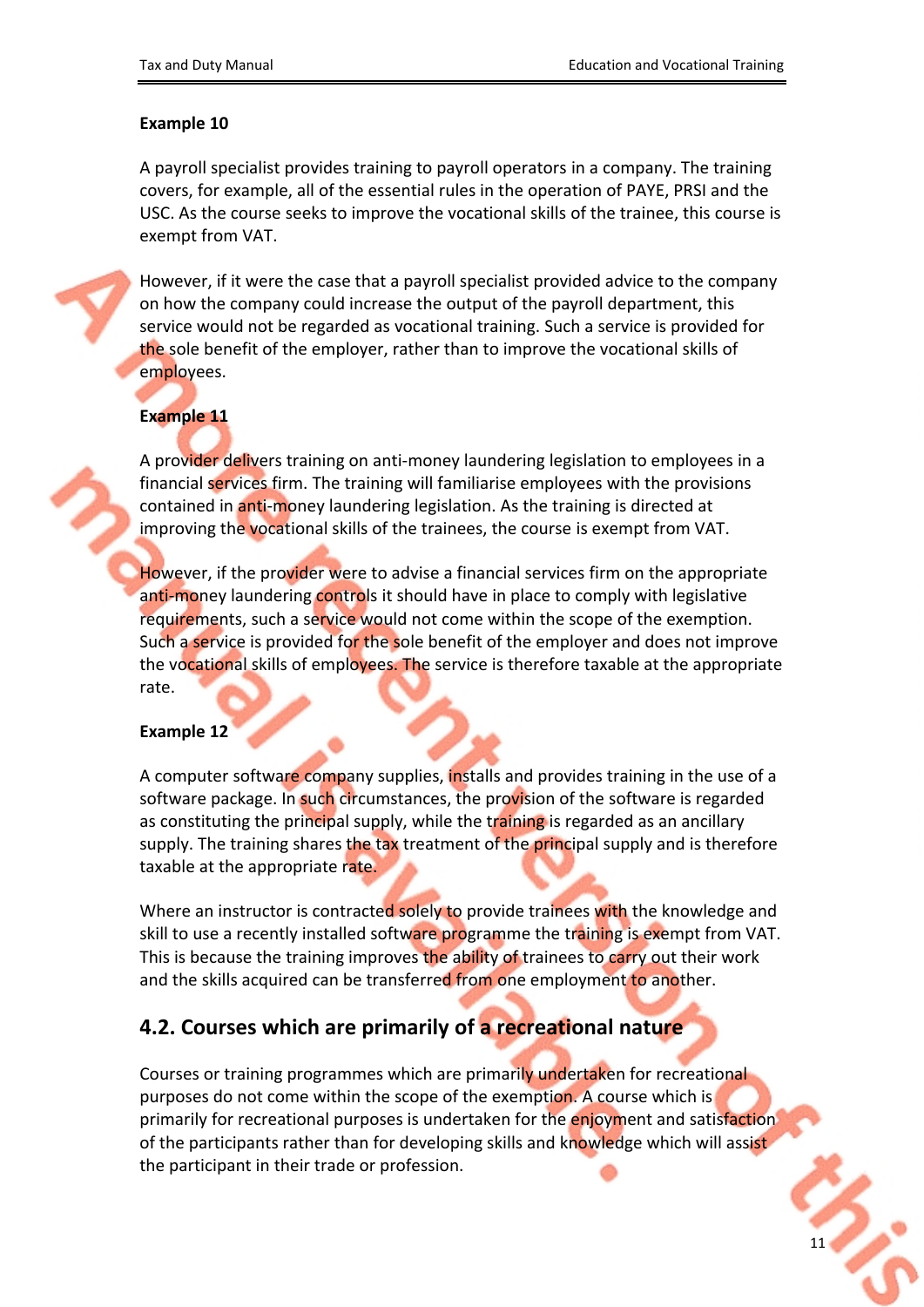#### **Example 13**

A cookery school delivers a two or three day training course which provides tips and recipes to participants to enable them to produce quick and easy meals. This course is open to all participants who have an interest in cooking. As the course is not directed towards a trade or profession and is primarily undertaken for recreational purposes, it does not come within the scope of the vocational training exemption. The course is subject to VAT at the appropriate rate.

#### **Example 14**

A dance school provides a ten week belly dance course to adults. Belly dance classes are regarded as recreational in nature and participants undertake the classes for their own enjoyment and satisfaction. As the course is not directed towards a trade or profession and is primarily undertaken for recreational purposes, it does not come within the scope of the vocational training exemption and is subject to VAT at the appropriate rate.

### <span id="page-11-0"></span>**4.3. Personal development programmes**

A programme that is geared towards the personal rather than the vocational development of the participant does not qualify for the exemption and is liable to VAT.

#### **Example 15**

A life coaching programme is not considered to be directed towards a trade or profession. Rather, it is considered to be directed towards the personal development of the trainee. It therefore cannot be considered to come within the ambit of the vocational training exemption and such courses are subject to VAT at the appropriate rate.

Where a provider delivers a course which qualifies participants to work as life coaches, this course would be regarded as vocational training where each of the conditions at paragraph 4.1 are met.

#### **Example 16**

A provider offers a course in personal finance which aims to assist participants to manage their home and family budget. As the course cannot be considered to be directed towards a trade or profession, it does not come within the scope of the vocational training exemption. The course is geared towards the personal development of the participant and is therefore subject to VAT at the appropriate rate.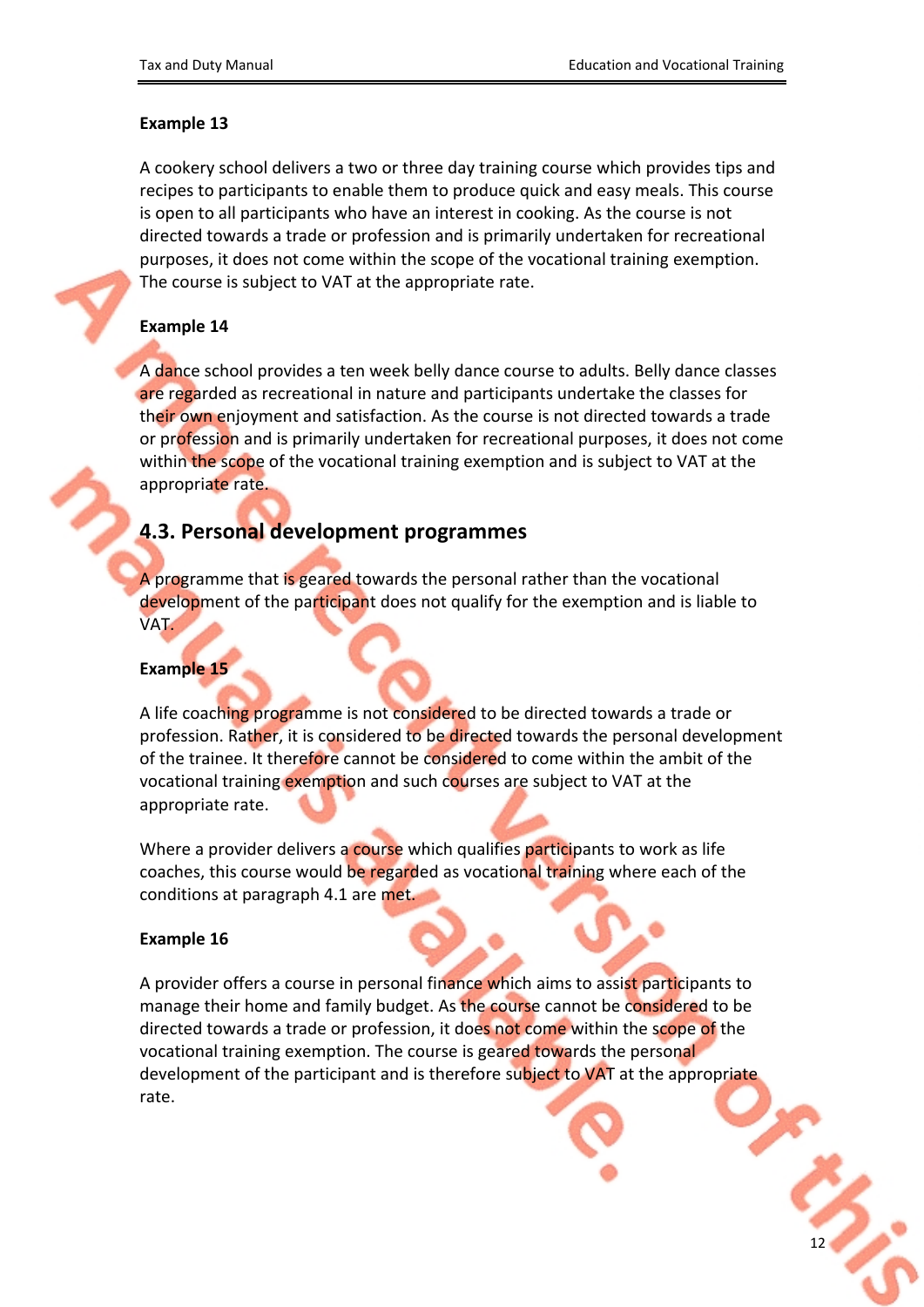### <span id="page-12-0"></span>**4.4. Driving lessons**

Driving lessons are generally subject to VAT at the reduced rate. However, exemption continues to apply to driving lessons where the lessons concern vehicles which are designed or constructed for the carriage of 1.5 tonnes of goods or more, or for the carriage of 9 persons or more (including the driver).

#### **Example 17**

Driving lessons which equip trainees with the knowledge and skills to become a competent driver of an articulated truck are exempt from VAT.

## <span id="page-12-1"></span>**4.5. Vocational training providers post Finance Act 2015**

Where a provider of vocational training meets *each of the conditions* set out at paragraph 4.1, those vocational training courses continue to be exempt from VAT. Where a provider has charged VAT since Finance Act 2015 and now takes a view that these courses are exempt, they may contact their local [Revenue](http://www.revenue.ie/en/contact-us/index.aspx) [District](http://www.revenue.ie/en/contact-us/index.aspx) for further guidance.

## <span id="page-12-2"></span>**5. Conferences**

The admission charge to conferences will generally be subject to VAT. A conference may be regarded as coming within the scope of the education and vocational training in the circumstances set out below.

## <span id="page-12-3"></span>**5.1. The purpose of the conference is to provide education to participants and the conference is organised and held by a recognised body**

Where a conference or seminar, with the primary purpose of providing education to the participants, is organised and held by a recognised body, the admission fees (including registration fees) are exempt from VAT.

## <span id="page-12-4"></span>**5.2. The purpose of the conference is to provide vocational training or retraining to participants**

In circumstances where a conference or seminar is organised with the primary purpose of providing vocational training or retraining to the participants, the admission fees (including registration fees) for the conference are exempt from VAT. Each of the conditions at paragraph 4.1 must be met in order for the conference to be regarded as vocational. Where this is not the case, the fee for attending the conference is subject to VAT at the appropriate rate.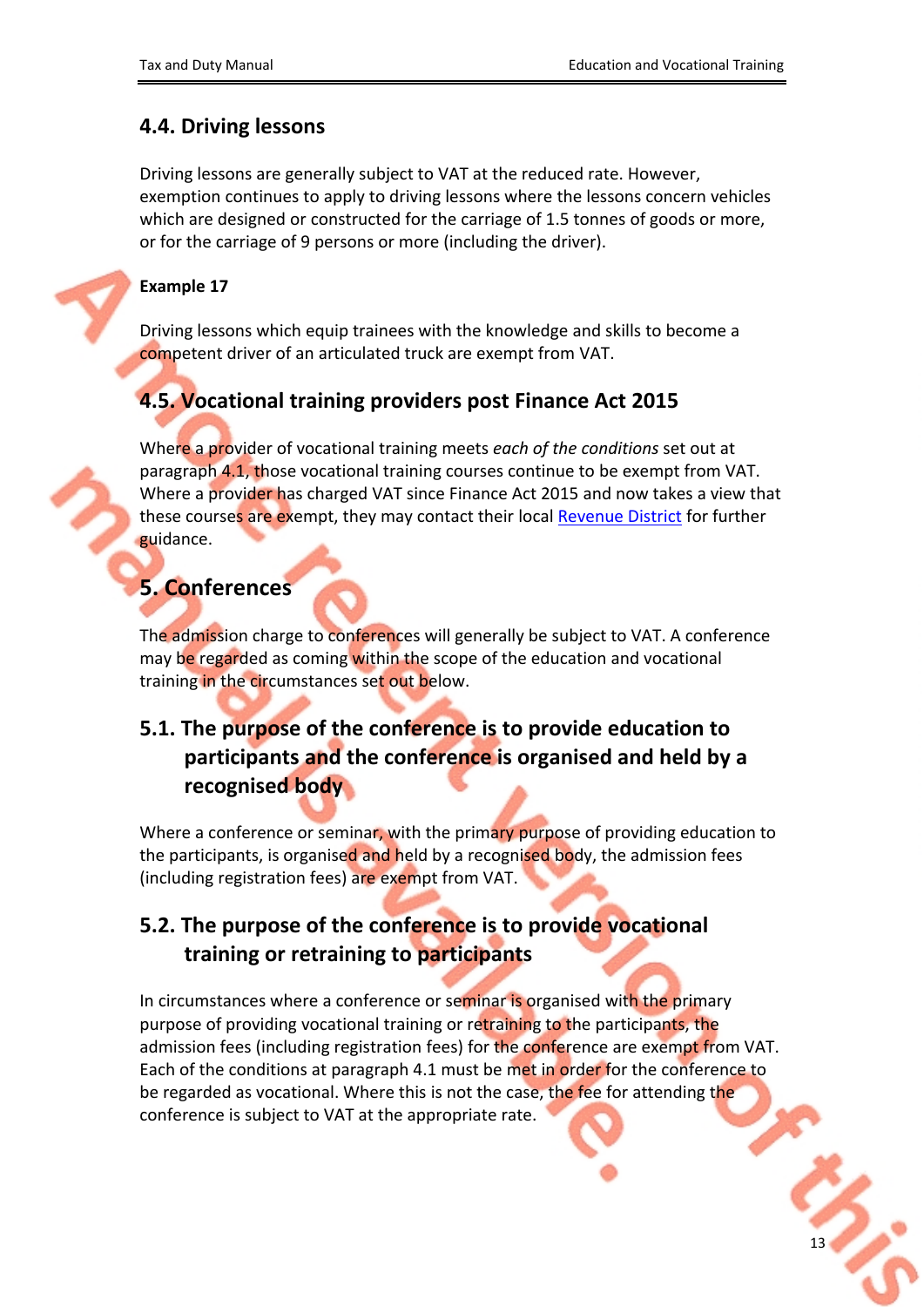## <span id="page-13-0"></span>**6. Activities not regarded as exempt education or vocational training**

### <span id="page-13-1"></span>**6.1. Management consultancy services**

Management consultancy services that consist of advice on the structure or operation of a company and seek to address deficiencies in or to improve the way organisations are managed or run. These services are provided primarily for the benefit of the organisation rather than those working in it. These services do not come within the scope of the education exemption and are subject to VAT.

Management consultancy services can be distinguished from a management training course. A management training programme seeks to equip managers with the skills to manage others. A management training course which is delivered by a recognised body or meets the conditions set out at paragraph 4.1 (i.e. it is vocational in nature) is exempt from VAT.

## <span id="page-13-2"></span>**6.2. Lecturing services**

Where a professional service such as lecturing is provided to an educational institution, such a supply is not an activity capable of being covered by the term "education". In such cases, the lecturer makes him/her self available to the education institute and provide services to the institute. It is the education institute who in turn provides the exempt education to students. The lecturing services do not constitute "education" as the term is understood for VAT purposes and are subject to VAT at the appropriate rate.

However, exemption may apply in very limited circumstances. The Court of Justice of the European Union has held that where a recognised body makes available a teacher/lecturer to another recognised body, and the teacher/lecturer temporarily carries out teaching duties under the responsibility of that establishment, such a supply may be exempt from VAT on the basis that it is a supply of services "closely related" to education.<sup>6</sup> Each of the following conditions must be met:

- both the education and the placement which is closely related to it are provided by recognised bodies
- that placement is of a nature and quality such that, without recourse to such a service, there could be no assurance that the education provided by the host establishment and, consequently, the education from which its students benefit, would have equivalent value and
- the basic purpose of such a placement is not to obtain additional income by carrying out a transaction which is in direct competition with commercial enterprises liable for VAT.

<sup>6</sup> Case C-434/05 - Horizon College v Staatssecretaris van Financiën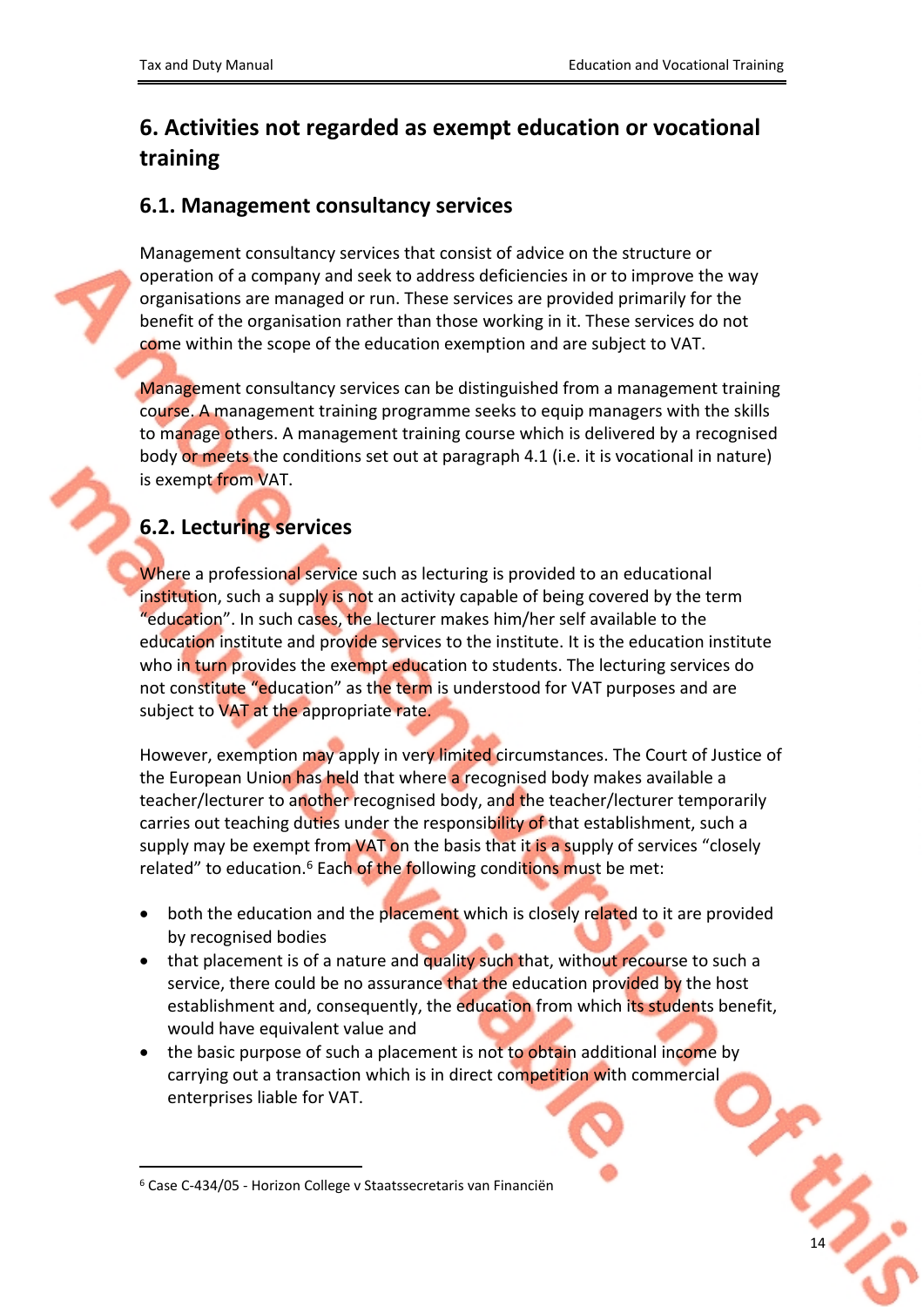It is important to note that this is the only instance in which lecturing services provided to an educational institute are exempt from VAT.

### <span id="page-14-0"></span>**6.3. Other professional services provided to an educational institute**

Professional services such as designing or developing a course for the benefit of an educational institute do not come within the scope of the exemption. These services are taxable at the appropriate rates.

## <span id="page-14-1"></span>**7. Place of supply of education and vocational training**

The place of supply of education and training services is covered by the general VAT place of supply of services rules. This means that where education and vocational training services are supplied to a business customer (B2B), the place of supply is the place where the business customer is established.<sup>7</sup> Where the services are supplied to consumers (non-taxable persons) the place of supply will be where the supplier is established. It is only after establishing the correct place of supply that a given supply may be assessed from the point of view of applying the correct VAT rate or exemption.

Further information on the place of supply of services is available on the [Revenue](http://www.revenue.ie/en/vat/vat-on-services/when-is-vat-charged-on-services/general-place-of-supply-rules-for-services.aspx) [website](http://www.revenue.ie/en/vat/vat-on-services/when-is-vat-charged-on-services/general-place-of-supply-rules-for-services.aspx).

## <span id="page-14-2"></span>**7.1. Place of supply of education and vocational training delivered via the internet**

In order to ensure that the correct VAT treatment is applied, it is important to establish if you are providing an electronically supplied service or not. Providers making supplies of educational services over the internet should refer to Revenue information on [eServices.](http://www.revenue.ie/en/vat/vat-on-services/vat-and-electronically-supplied-services/index.aspx)

The place of taxation of supplies of electronically supplied services to a taxable person (B2B) is the place where the business receiving the services is established. From 1 January 2015, the place of supply of electronically supplied services to consumers (B2C) is the place where the consumer belongs.

It is only after establishing the correct place of supply that a given supply may be assessed from the point of view of applying the correct VAT rate or exemption. Therefore, an educational activity may qualify as an electronically supplied service for the place of supply rules and afterwards it will need to be assessed in accordance with the rules of the relevant Member State whether it is exempt. Where the place

<sup>&</sup>lt;sup>7</sup> The location of the business customer to whom the services are supplied can be where they have established their business, where that person's fixed establishment is located or, in the absence of such place of business or a fixed establishment, the place where he or she has a permanent address or usual place of residence.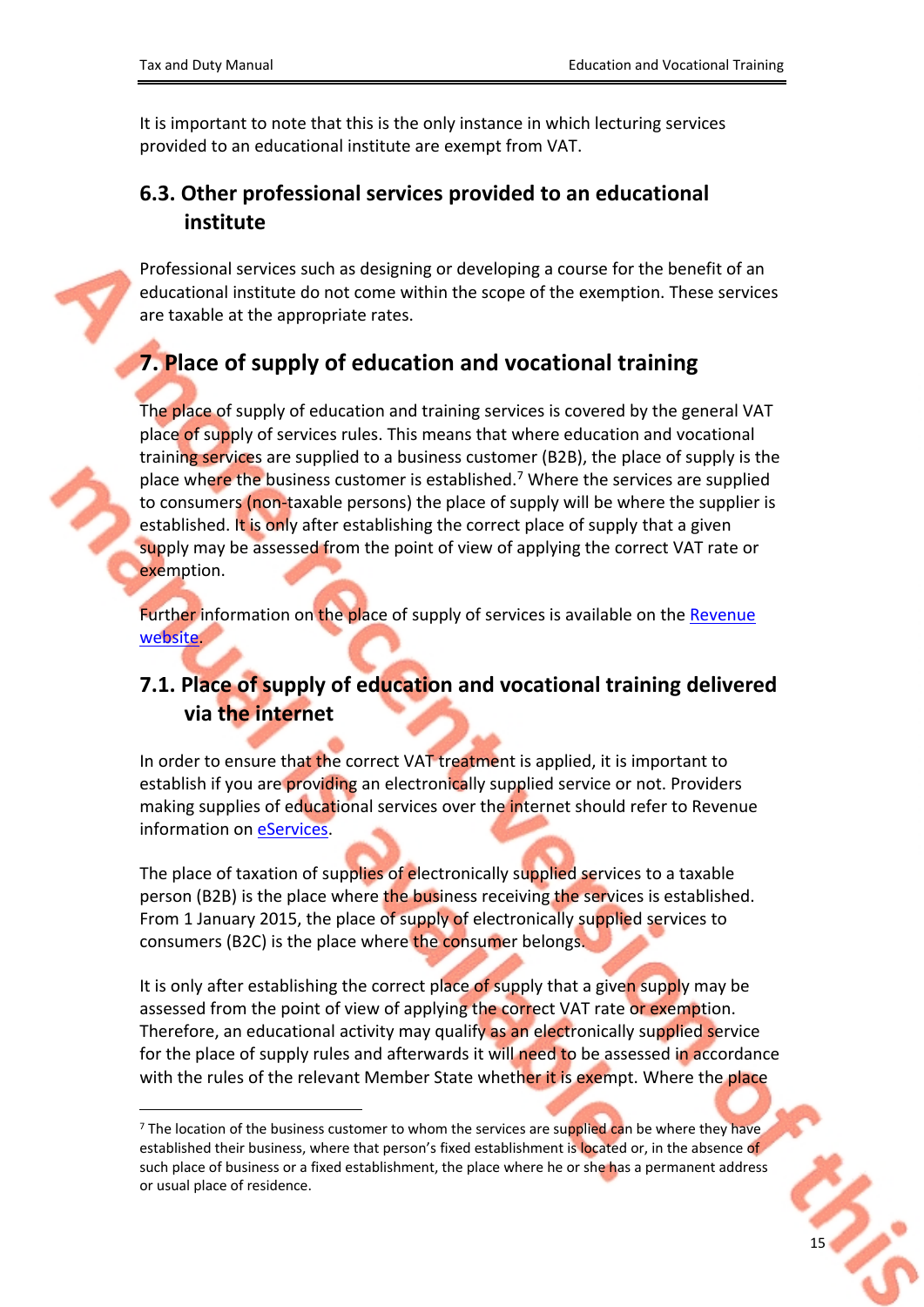of supply is Ireland, this manual will assist providers to establish if their supply is exempt or subject to VAT.

Examples of services which **are considered** to be an electronically supplied service include:

- automated distance teaching dependent on the Internet or similar electronic network to function and the supply of which requires limited or no human intervention, including virtual classrooms, except where the Internet or similar electronic network is used as a tool simply for communication between the teacher and student and
- workbooks completed by pupils online and marked automatically, without human intervention.

Examples of services which are **not considered** to be an electronically supplied service include:

- teaching services delivered by a teacher over the Internet or an electronic network (via a live webinar) is not regarded as an electronically supplied service and
	- teaching services purely involving correspondence courses, such as postal courses.

## <span id="page-15-0"></span>**8. Supplies of goods or services incidental to education**

The supply of goods and services (excluding research services) incidental to VAT exempt education or vocational training and retraining is exempt from VAT. Such goods or services are treated as incidental to education only where they are directly linked and necessary for the provision of education.

The supply of material to accompany an educational course, such as goods and services that would normally be subject to VAT if supplied separately, may be treated as incidental to the supply of the VAT exempt educational service where it is directly linked and necessary for the educational course. In such circumstances, the incidental supplies are exempt from VAT. The exemption only applies where the goods or services are supplied by an Educational Institute to students who are enrolled in a VAT exempt course of education.

Where goods or services are made available to a prospective student for purchase without any obligation such as enrolling in a VAT exempt course, or to any other persons, the supply is treated as liable to VAT at the appropriate rate.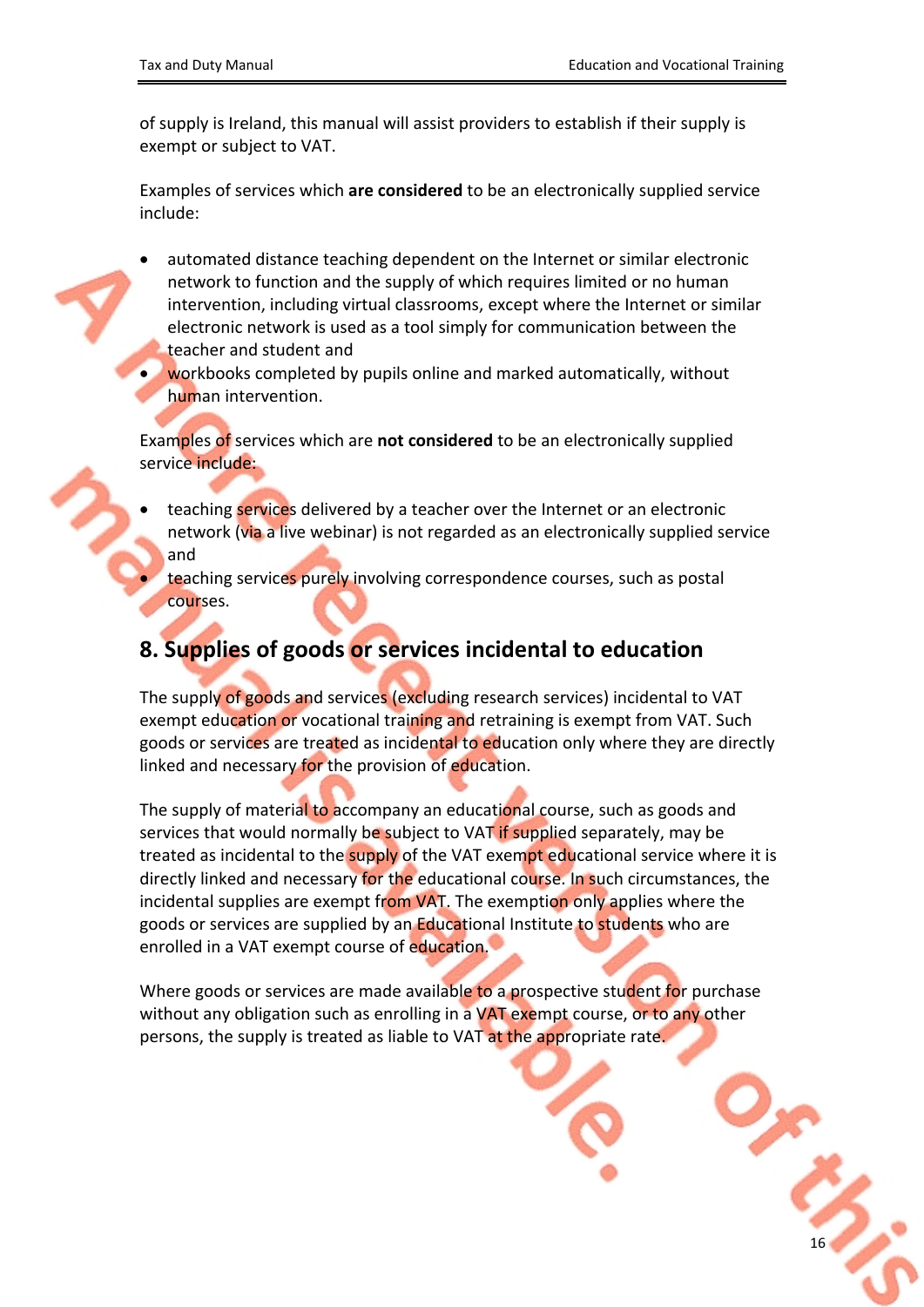# <span id="page-16-0"></span>**9. Research services carried out by third level educational bodies**

Further information concerning the VAT treatment of research services carried out by third level educational bodies is accessible on [Revenue.ie.](http://www.revenue.ie/en/vat/vat-on-services/education/research-services-carried-out-by-third-level-educational-bodies.aspx)